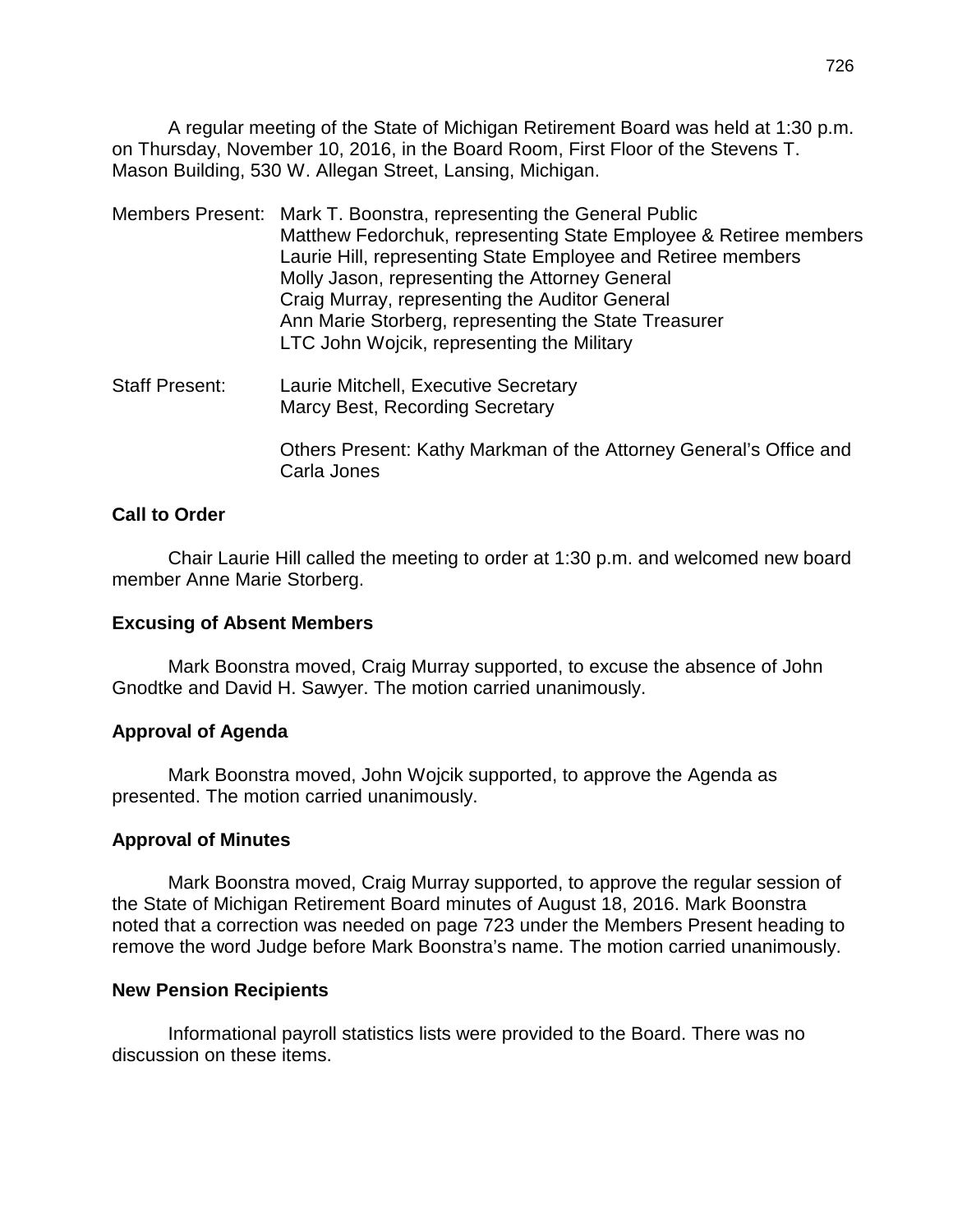#### Proposal for Decision – Docket 2016-003032-ORS

The Board considered the case material. Craig Murray moved, John Wojcik supported, that the Board adopt as its own the recommendations of the Presiding Officer in the August 10, 2016 Proposal for Decision, including the proposed Findings of Fact and Conclusions of Law, and deny Petitioner's application for non-duty disability retirement under MCL 38.24. The motion carried unanimously.

#### Proposal for Decision – Docket 2015-047301-ORS

The Board considered the case materials. Craig Murray moved, Matthew Fedorchuk supported, that the Board adopt as its own the recommendations of the Presiding Officer in the August 24, 2016 Proposal for Decision, including the proposed Findings of Fact and Conclusions of Law, and deny Petitioner's application for duty disability retirement under MCL 38.21 and Petitioner's application for non-duty disability retirement is granted under MCL 38.24a. The motion carried.

# Proposal for Decision – Docket 2016-004015-ORS

The Board considered the case materials. Craig Murray moved, John Wojcik supported, that the Board adopt as its own the recommendations of the Presiding Officer in the August 18, 2016 Proposal for Decision, including the proposed Findings of Fact and Conclusions of Law, and deny Petitioner's application for duty disability retirement under MCL 38.67. The motion carried unanimously.

# **New Business**

# Declaratory Ruling – Docket 2016-00137-ORS

 The Board considered the Declaratory Ruling. Mark Boonstra moved, Matthew Fedorchuk supported, that the Petitioner's request for a Declaratory Ruling is denied and remanded to the Presiding Officer for further action and consideration during the administrative hearing process and issuance of a recommendation to the Board in a proposal for decision. The motion carried unanimously.

# **Legislative Report**

A report was provided for the Board's information.

# **Executive Secretary Comments**

Laurie Mitchell advised that the 2017 Board meeting schedule was adjusted to provide actuary information to the Board before being released to the public.

Laurie provided an update on the prefunding request for judges' health care.